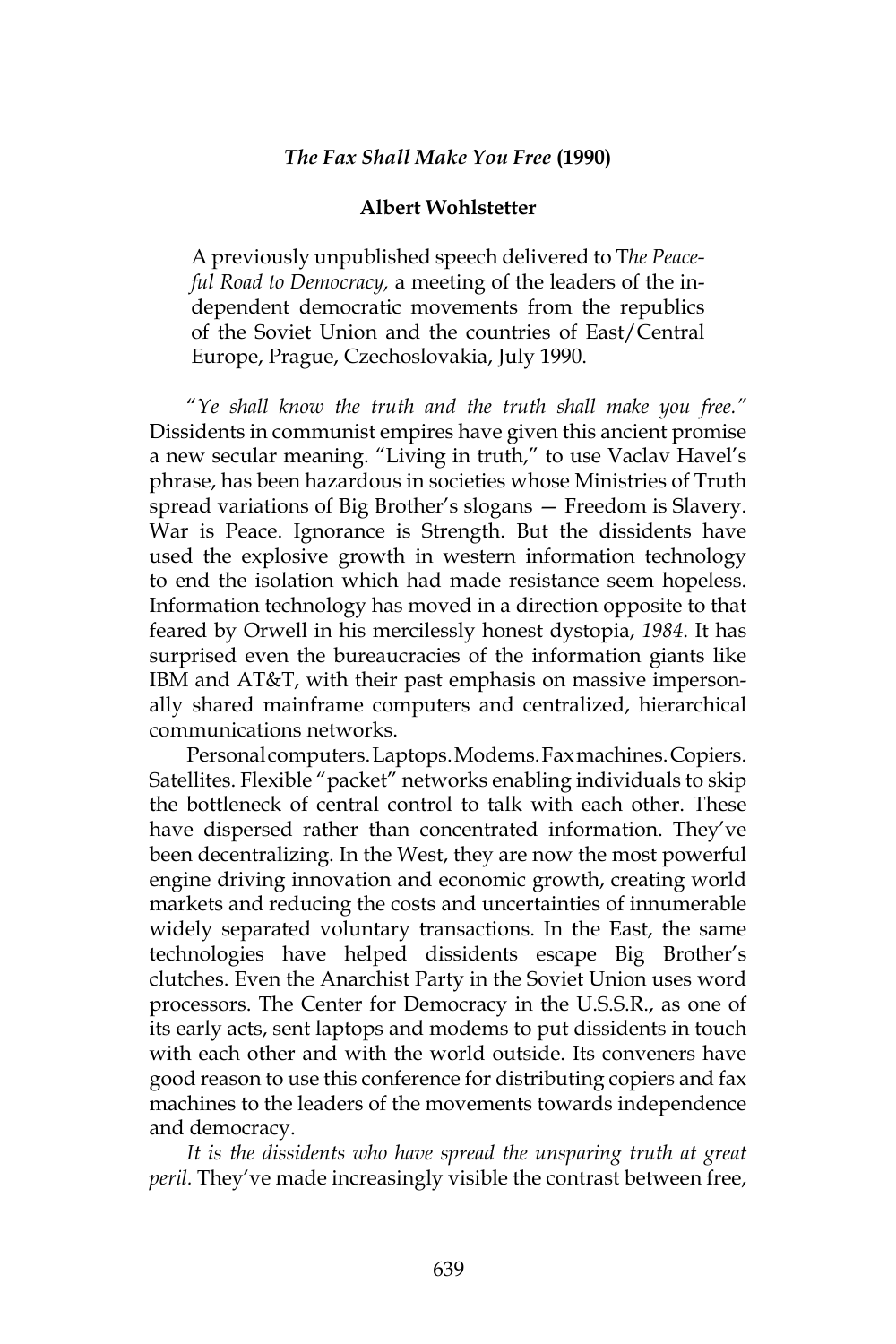individual, political and economic choice and prosperity in the West, and the political and economic disasters of state ownership and central planning, and the resulting brittleness of communist power. Western media and Western leaders aren't nearly as clear as they might be that it's the dissidents who deserve our principal thanks. Not the communist leaders who tolerated the telling of the truth only when they could not suppress it, and when they glimpsed the catastrophe involved in continuing on the course they had been following.

*European and American leaders have helped.* But, to understate the matter, they've been rather less brave than the dissidents. Western pressure at Helsinki in 1975 was critical for opening channels of communication. Even more, the democracies, by spreading information through such agencies as Radio Free Europe (RFE), Radio Liberty and the BBC, have played an essential role in the process of opening the closed socialist societies and ending the isolation of their subjects. RFE has been a forum for dissidents talking to each other. Mr. Havel has said it was RFE that made Charter 77 and his own name known to Czechs and Slovaks. For the hard journey from communism to free individual political and economic choice, RFE and Radio Liberty should continue to provide a vital forum. To see how important this can be, one need only look at China today, whose dissidents have had to make themselves heard and known without nearly as much help from Western governments. "Tell the Truth" was their most elementary demand in Tiananmen Square. The Chinese old guard can't survive that truth. So far its spread has had to rely on satellite images sent by CNN and the ingenuity of students talking with each other through modems and fax machines in Cambridge, Palo Alto, Hong Kong, and Beijing. The truth that surfaced in Tiananmen Square hasn't—yet—had its ultimate effect in China. But it helped end the isolation and fortify hope in Central and Eastern Europe. Tiananmen Square was reflected a few months later in the satellite images of Czech students in Wenceslas Square who wore headbands with Chinese characters about their Goddess of Liberty.

*Gorbachev deserves some credit.* However, he is not the Man of the Decade; still less, as Robert McNamara suggests with characteristic excess, Man of the Half-Century. Solzhenitsyn, Sakharov, Bukovsky, Hayrikyan, Djilas, Walesa, Havel, Fang Li Zhi, and many others are much more plausible candidates for that title. Gorbachev sensed that the Soviet Empire was coming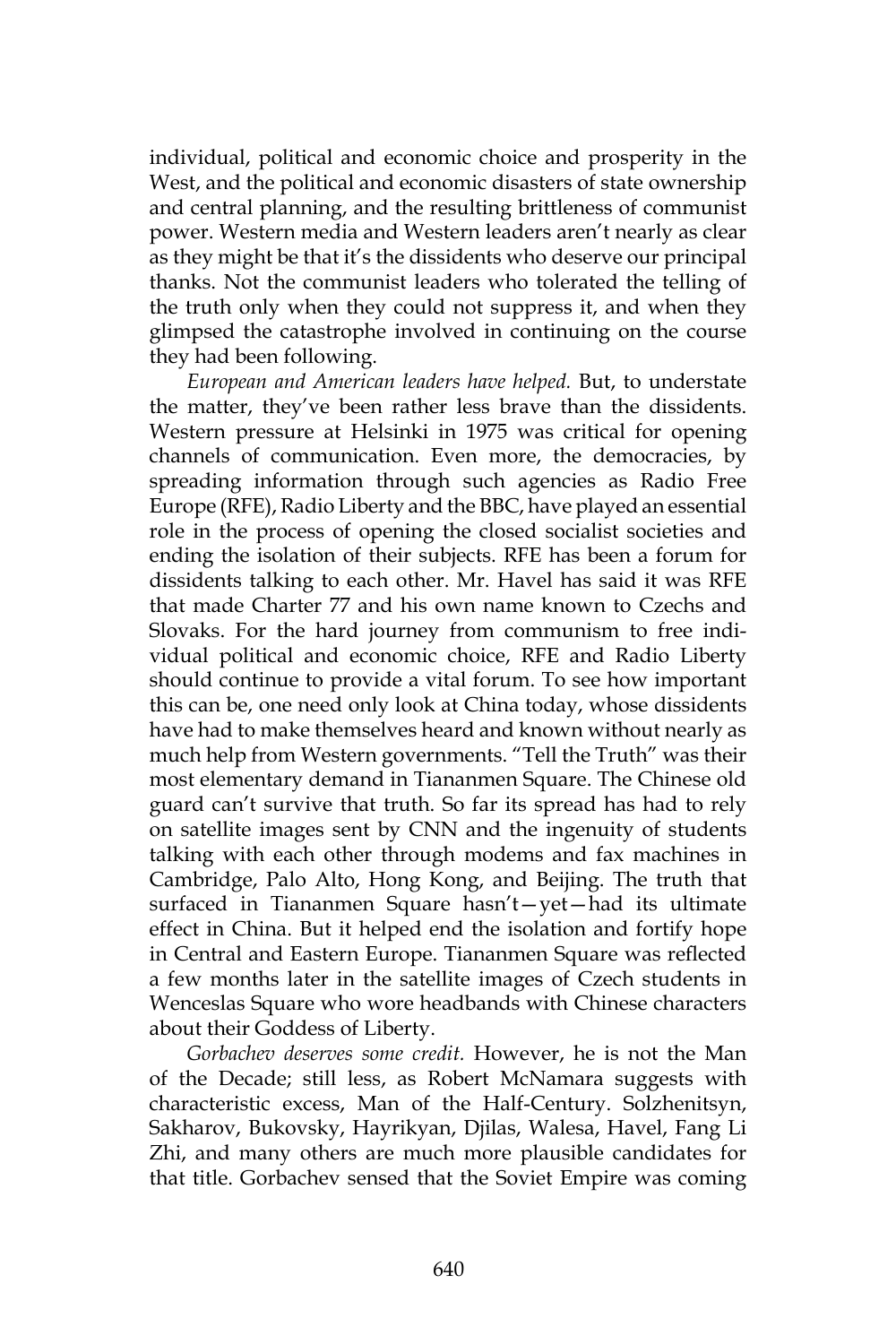apart, and, more than his communist predecessors, he should get credit for letting some of his subjects tell the truth more freely. But the Western media and many Western leaders have gone overboard about him. They sometimes seem only a little less vaguely enthusiastic than the coed who greeted him at Stanford University, gushing "Gorby, Gorby, he's a real stud." Even the Iron Lady seems to have succumbed to the smile of the man Gromyko described as having Iron Teeth. Vaclav Havel notes that Mrs. Thatcher was "enchanted with the charm of Mr. Gorbachev" and that the entire civilized world is "fascinated by the fact that Mr. G. drinks whiskey and plays golf—thanks to which mankind is not utterly bereft of all hope of survival."

We can't thank Gorby for telling the truth unsparingly himself. He doesn't. On Lithuania, he squirts ink like a cuttlefish, leaving Congressmen, who asked recently whether he could throw a little light on the matter of Baltic independence, swimming in nearly total darkness. In September 1989, after more than five years of Glasnost, Gorbachev was still saying with a straight face that the U.S.S.R. had swallowed Lithuania in 1940 *legitimately*. (After the Red Army's tanks rolled in to help explain things, Stalin's experts on democratic voting counted 99.19% of voters as favoring a government that *asked* to be swallowed up.)

A reasonable man, Gorbachev has said that all he wants is to negotiate, not to coerce. (While Red Amy tanks and armored personnel carriers rumble through the streets of Vilnius in the middle of the night.) All he asks is that the Lithuanians—and the Estonians, and the Latvians, and the Azeris, and the Ukrainians, *et al.*—recognize the Rule of Law that binds *everyone* in the Soviet Union including himself. But he uses the word "law" like Humpty Dumpty in *Through the Looking Glass,* who took the view that when *he* used a word it meant exactly what he chose it to mean, no more, no less. "The question," Humpty Dumpty explained to Alice, "is, who is to be master, that's all." Gorbachev rushed through new laws defining rules for secession and vastly increasing emergency presidential power to replace governments opting for secession. After the Lithuanians had declared their independence. These laws set so many traps that they can make independence under Soviet law unreachable.

The United States, the Council of Europe, and many independent bodies have held that the Soviet occupation of the Baltic Republics in 1940 created no legal basis for Soviet rights against the countries invaded. Oddly enough, in December 1989, Gorbachev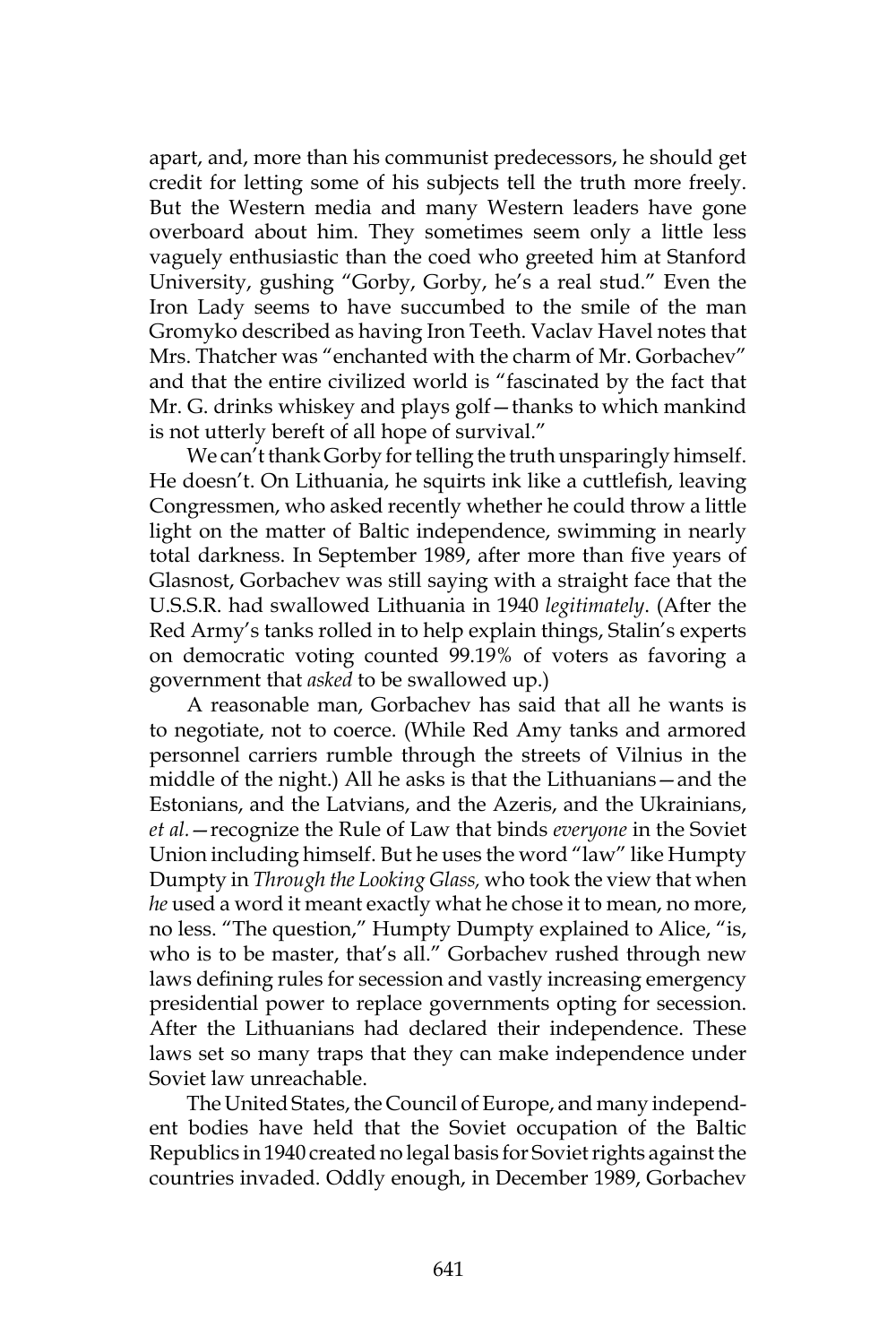and his advisor, Alexander Yakovlev, in official statements, agreed. Three months after and three months before saying the opposite. Late news has him swinging again. Stay tuned.

*Gorbachev's oscillations on Lithuania and other nationalities suggest that he is divided.* He *may* mean it when he says, as he has several times, that he wants to see the Soviet Union make a transition to a loose federation like that of the British Commonwealth. The purpose of the Commonwealth has been "to give expression to a continuing sense of affinity and to foster cooperation with states presently or formerly owing allegiance to the British Crown." It has included several dozen sovereign nations, each with its own foreign and economic policies, some of which—like India and Pakistan—have gone to war with each other. It has been described as the least structured of any of the major international organizations. Its secretariat wasn't established until some thirtyfive years after its inception.

It's conceivable that Gorbachev intends his federation, like the Commonwealth, merely to serve as a framework for a peaceful process of nearly total decolonization. However, he continues also to say the opposite—that he has no intention of allowing the republics to separate. He has stirred up old ethnic antagonisms between Georgian Christians and Muslim Meshketians, Armenians and Azeris, Uzbeks and Khirgizians, and he has tried to mobilize Great Russian minorities against majorities in Lithuania, Latvia and Estonia. Gorbachev's Ministry of Truth is working on the theory that Ignorance is Strength. Though voters in a democratic election endorsed Sajudis overwhelmingly and the party that supported Gorbachev got only four out of 141 seats in the Lithuanian Supreme Soviet, he has denounced the Sajudis as coup d'etatists, sneaks and adventurers. He's tried to divide and to continue to rule nationalities that want to be free. He has not had much success in mobilizing Great Russians. Present leaders of the Russian Federal Republic would like independence themselves and are much more friendly to the idea of independence for the other republics.

Captive nations in the Soviet empire are not likely to bet the farm on Gorbachev's desire for peaceful decolonization. Neither should Western governments. They should encourage him in that desire in the way the U.S. encouraged its closest ally, Great Britain. For peaceful movements towards independence in the Soviet Republics—more than anything else, including arms agreements—can redraw the political map of all Eurasia.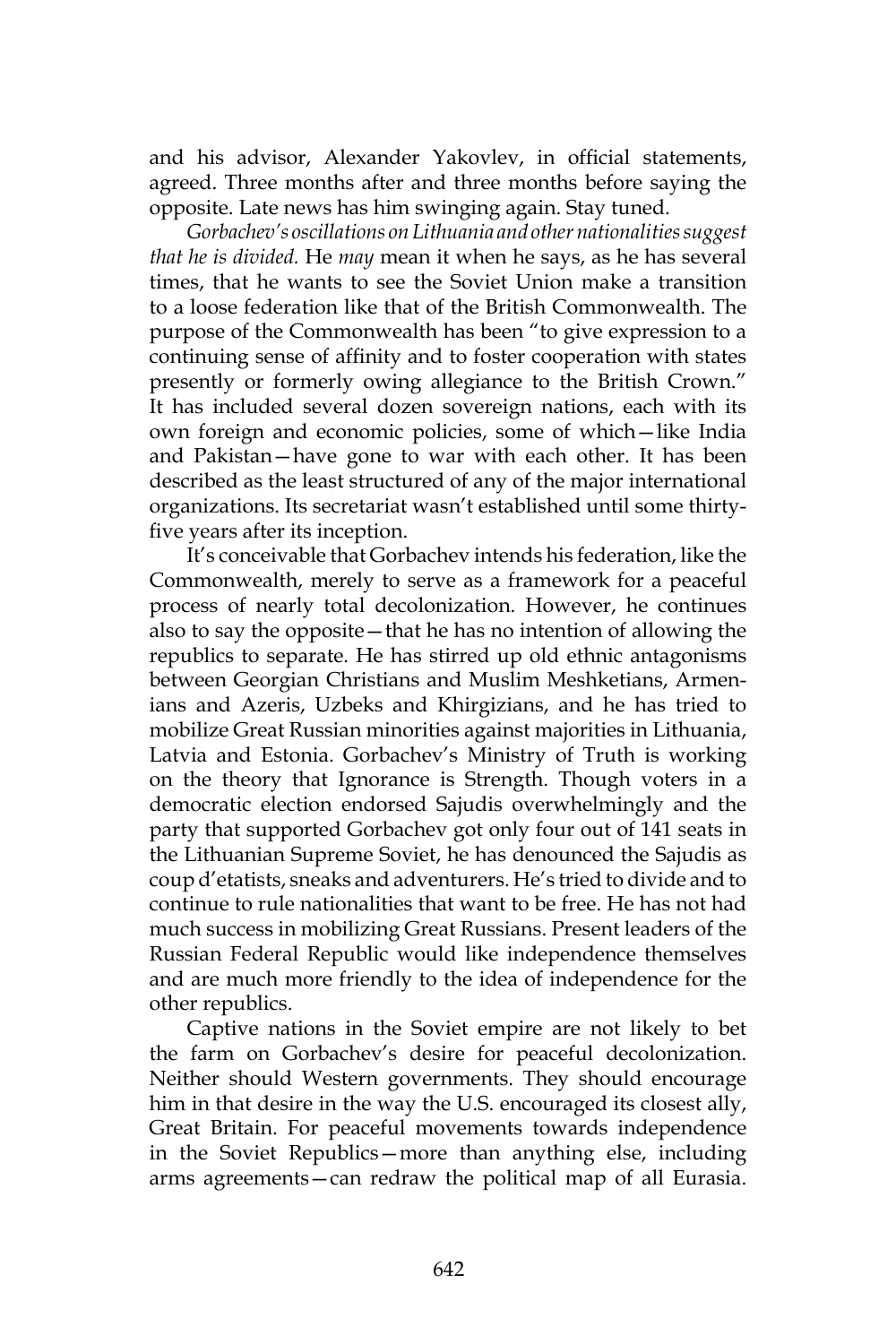The moves towards democracy in the center of Europe reduced the threat to Western interests there. The moves in the Soviet Republics can reduce the threats to Western interests not only in the center of Europe but also in the Persian Gulf and Indian Ocean area.

*Gorbachev's economic gyrations have been just as extreme.* His party job, before he assumed the chairmanship over five years ago, gave him a glimpse of the grim economic disorder shrouded by the statistics of the central planners. But his actions since have swung from an attempt to strengthen and accelerate the central plan by moral exhortation—a kind of Stakhanovism without the compensations Stakhanov drew from vodka—to announcements of moves towards decentralized markets that show little understanding of what makes markets work. Each of his improvisations has aimed at incompatible ends: Market-clearing prices that change to balance supply and demand vs. prices fixed or regulated by planners: Securing the benefits of venture capital while maintaining the state's monopoly of most productive assets and of the right to employ the human capital needed to operate them. His defense of socialism doesn't differ much from that of his archrival, Ligachev, who recently called for "planned markets." Gorbachev's programs ignore the results of several decades of experiments with Reform or Market Socialism.

The idea of a Market Socialism, which Gorbachev clings to even while his advisors increasingly tell him to forget it, has inspired attempts to reform for over thirty years. On the results of these many experiments, Janos Kornai—a splendid economist who, as a young staff member at the Hungarian Academy of Sciences in the summer of 1956, made his first proposal for reforming Hungarian socialism—tells the unsparing truth. Under the Market Socialism which guided the reform process in Hungary and several other socialist countries, he says, the idea was that state-owned firms should remain in state ownership, but

should be made to act *as if* they were part of a market . . . I wish to use strong words here, without any adornment: the basic idea of market socialism simply fizzled out. Yugoslavia, Hungary, China, the Soviet Union, and Poland bear witness to its fiasco. The time has come to look this fact in the face and abandon the principle of market socialism. . . .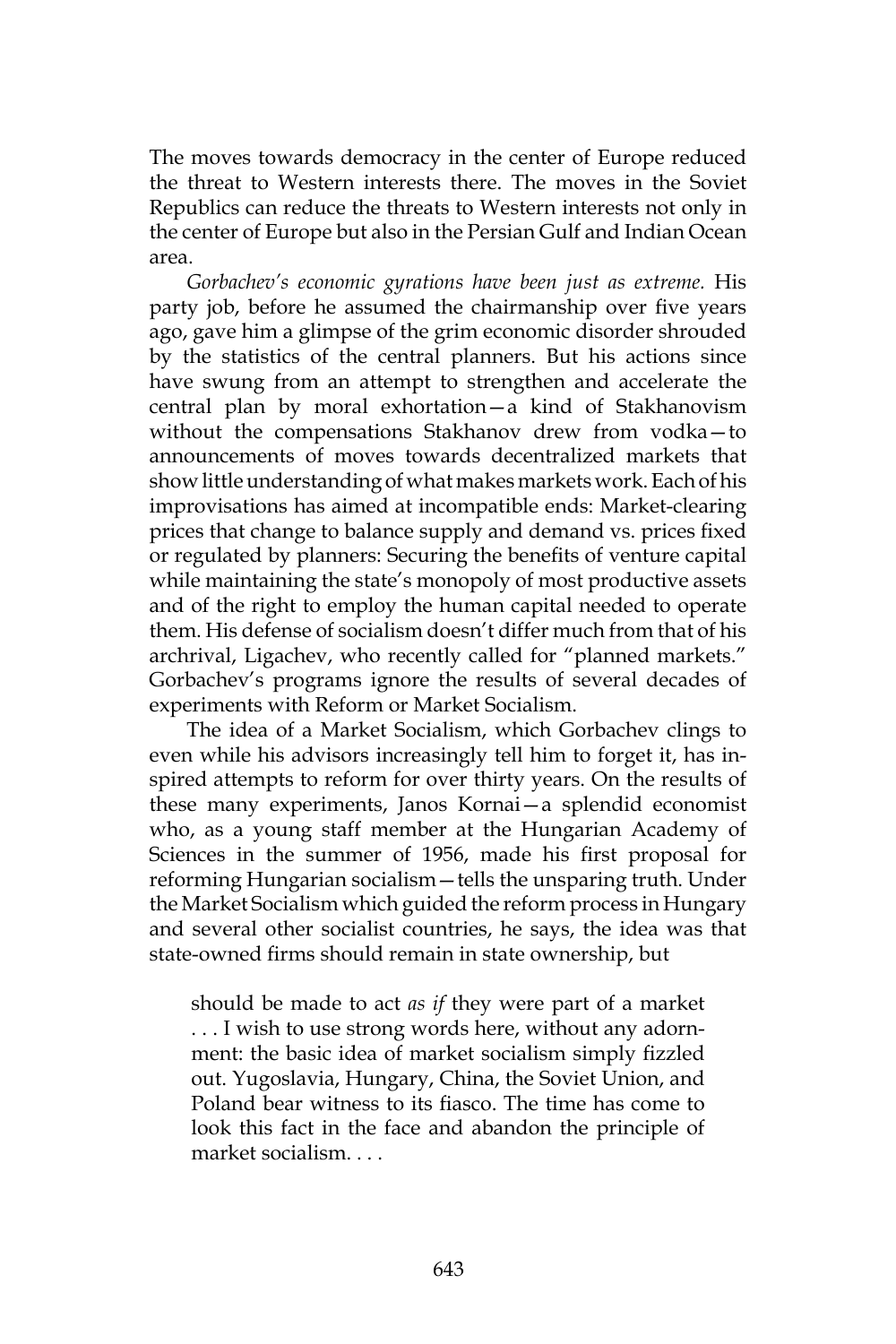Moving from the disasters of state ownership and central planning to free markets and institutions of individual ownership that encourage risk taking and growth is a hard job. It will take decisive, mutually reinforcing actions on several closely connected matters: among other things on monetary and fiscal reform, making currencies convertible for foreign trade, freeing prices and wages while assuring a safety net—a floor to income but no ceiling. Above all, it will call for shifts from state-owned enterprises to private ownership and institutions which define property rights coupling rewards and responsibilities. That is much harder than confiscating property and moving from capitalism to bureaucratic central control. The joke that socialism is the hardest path from capitalism to capitalism is a bitter truth.

*A reformed robber is not one species of robber.* Reform Socialism, unluckily, *is* a form of socialism. A reformed robber, having given up a life of crime, isn't a robber at all. But Reform Socialism— "Market Socialism"—haplessly tries to save socialist state ownership rather than to face the need to abandon it. Kornai and many other economists who lived through these experiments have a lot to say, not only to Gorbachev, but to the many Western economists who have mismeasured and overestimated socialist performance and so have led to Western leaders being astonished by events. They could have something to say also about some dramatic economic policies in the West, which have been less ruinous than those in the East, only because the choices have been narrower and their defects have not been writ as large.

*In the 1920s and 30s "Market Socialists," including the Polish Keynesian Oskar Lange and the President of the American Economic Association, Fred Taylor, debated the Austrian free market economists Hayek and Mises.* The market socialists held that managers of state-owned enterprises and their superiors who managed whole industries, and *their* superiors, the bureaucrats in the Central Planning Bureaus, *could* act as if they were capitalists. They would choose prices, inputs and outputs so as to maximize expected profits without actually getting the rewards or suffering the risk of failure and personal losses that, for private entrepreneurs, vary greatly with skill and luck. They would receive only the theoretically chaste rewards of socialist bureaucrats. But such socialist imitation markets don't provide the essential motivation to managers or to labor to act efficiently and innovatively. They provide very large incentives for lying about the numbers—not least about the sensitive numbers relevant to the actual distribution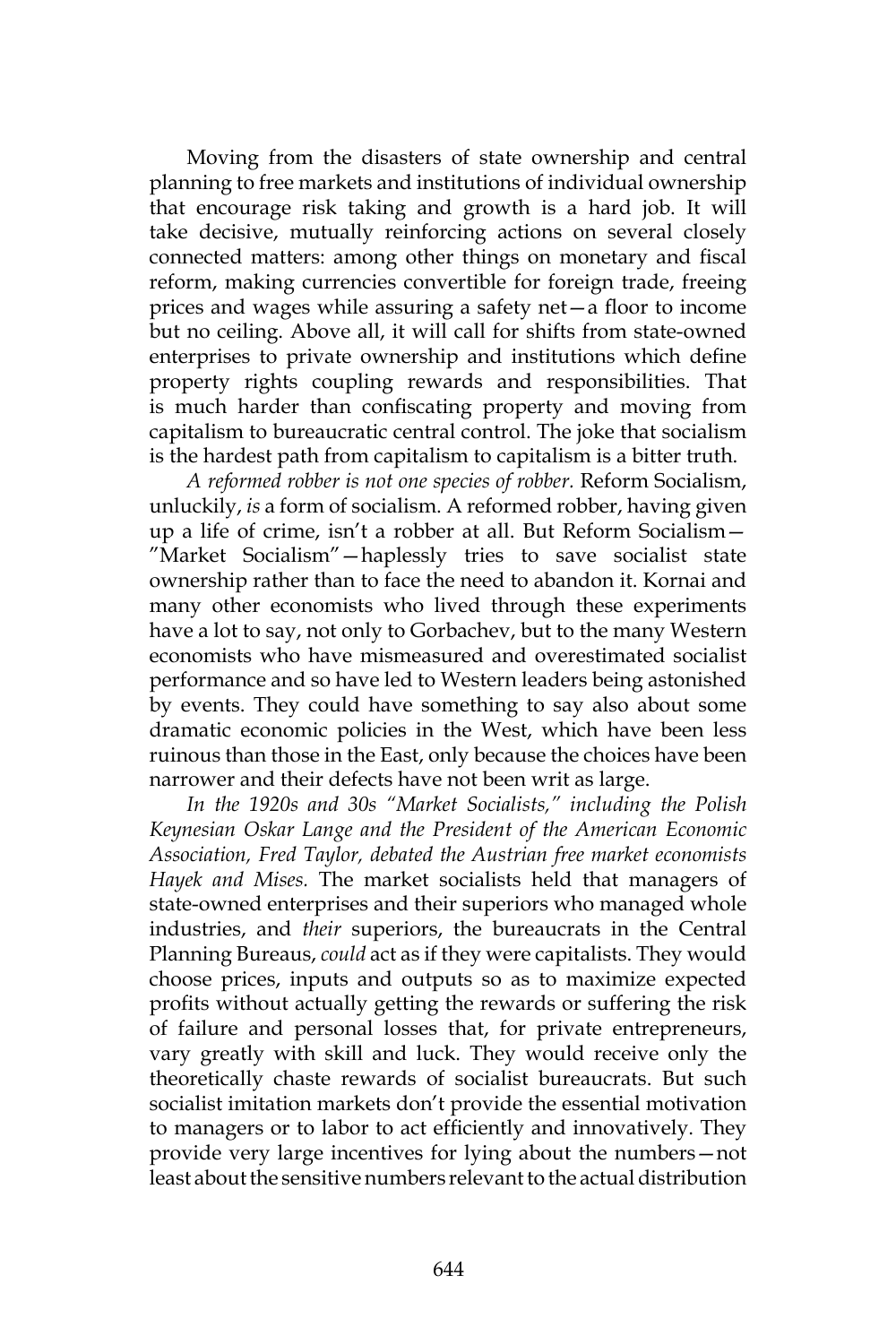of rewards under socialism. And they don't provide the context for the natural selection—out of a multiplicity of chancy competing inventions and innovations—of those surviving inventions and innovations that drive economic evolution. Central planning in a complex economy requires an enormous amount of accurate information in the hands of the planners about the uncertain supply and demand at various prices of millions of dispersed individual commodities and services. Not even the most massive number-crunching supercomputers of the future can solve the problems of central planning. Hayek, Mises, and others understood its infeasibility. It's no wonder that Western measurements of Soviet economic performance have been so far off the mark. The numbers aren't there to be crunched. And the critical problem, neglected by Taylor and Lange, of command economies has to do with motivation, rewards, and personal responsibilities.

The critical deficiency of socialist state property, Janos Kornai observes, consists in "the impersonalization of ownership: state property belongs to everyone and to no one." Vaclav Havel says that in a command economy "the company allegedly belongs to everyone, but in reality it belongs to no one." This common sense observation goes back in time long before Hayek to Aristotle's critique of Plato's egalitarian Utopia where all property was to be owned in common. Aristotle noted as one of many drawbacks to common ownership that "the greater the number of owners, the less respect for the property. People are more careful of their own possessions." The Russian economist, Vassily Selyunin, observes that "because the state's property belongs to everyone and therefore to no one, it is considered perfectly normal to make off with the company dump truck to take the family to the countryside." Many other economists in the Soviet Union and Eastern Europe use other examples, but almost the same words. Oddly enough, Gorbachev has used *almost* the same words about state property belonging to no one but thinks that's just an *attitude* that needs changing, not the institution.

A remarkable number of able Western economists have agreed that the Hayek-Mises arguments had "no force," and that Lange had won the debate about a command economy's ability to work very well. And that the actual Socialist economies were catching up with the West and might even, as Khrushchev said, bury us. From 1963 to 1973 the Soviet Union and China were generally supposed to be growing much faster than the 22 advanced economies of the Organization for Economic Cooperation and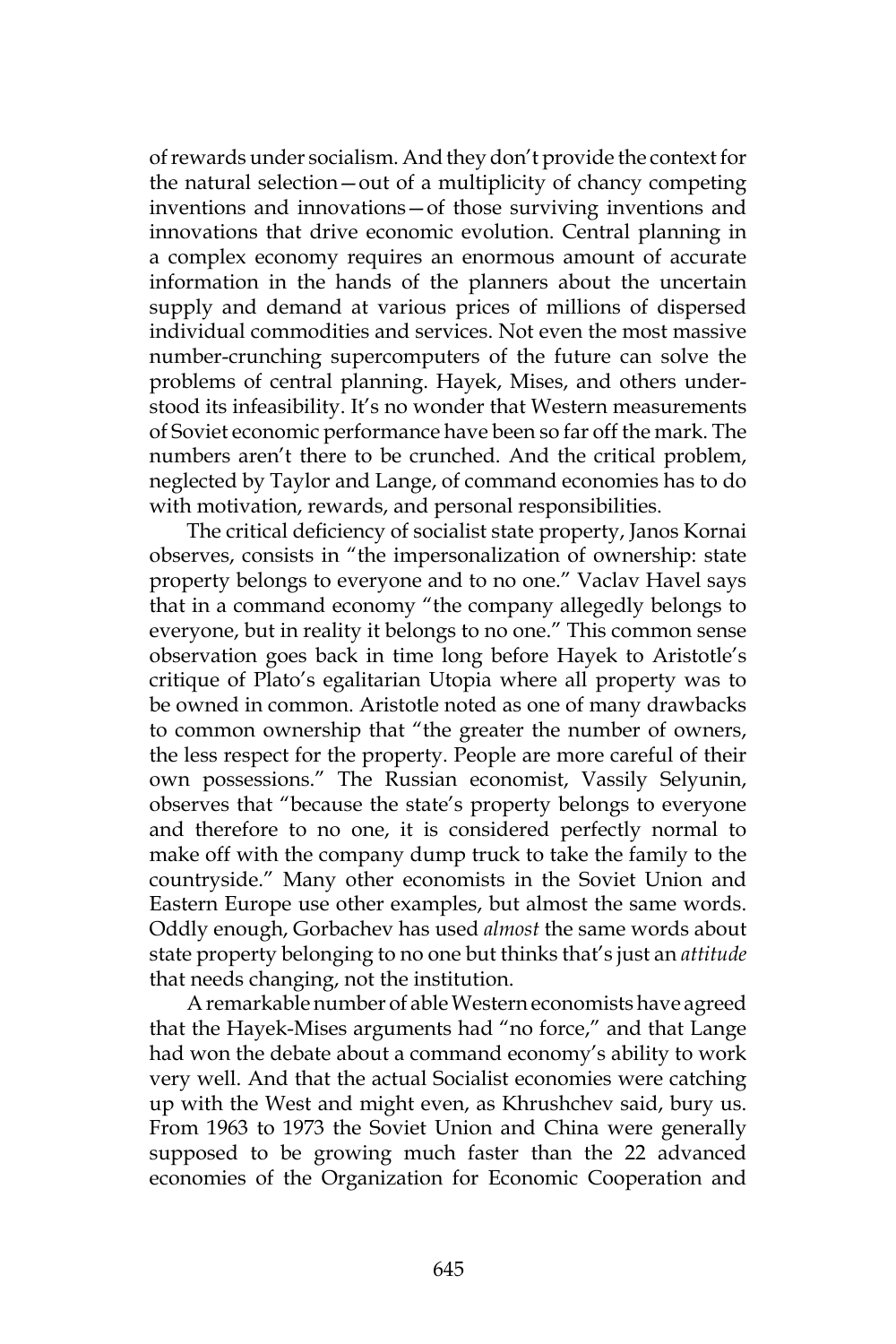Development. China, during this period that included the chaos of the Cultural Revolution, was supposed to be growing at 10% a year. A World Bank study in 1979 estimated the annual rate of growth in Romania at nearly 10% for the 25 year period ending in 1975. The 1989 *Handbook of Economic Statistics*, published by the CIA, shows East Germany's per capita income as 87.5% of West Germany's in 1988. The estimate for 1985 in the 1990 *Statistical Abstract of the United States* shows it as slightly *more* than that of West Germany's. One wonders why traffic between the two Germany's has moved West rather than East. As recently as 1988, a Brookings study expressed the establishment view that "Soviet leaders have good reason to be proud of Soviet economic growth" and claimed that Soviet income distribution is "far more equal than…in the U.S." Why in the world do Soviet citizens or their leaders want any sort of economic restructuring?

As for the real ability of the Politburos to make command economies work or to meld dissident nationalities into one happy homogeneous Socialist Man, Western establishments—except for a few steady clear-eyed men—seem to have been looking the other way.

*Realpolitikers in the West tend to have a very tenuous grasp on reality.* Those that place their bets today on a Socialist dictator's ability to suppress the movements for democracy and independence aren't realists. Not really. They're quixotic. Cynical dreamers. Fifteen years ago, the State Department Counselor advised the Poles to give up their romantic notions about independence and face reality. Sooner or later, they were going to be part of the Soviet Union, and it was better not to wait before seeking a more "organic" relationship with it. That was shortly before Lech Walesa and Solidarity exploded on the scene.

Today it should be obvious. Realpolitikers selling friends or principles are not likely to get hard currency in exchange. Gorbachev is short on both political and economic hard cash. Advocates of large Western loans to save "perestroika" or Gorbachev would be well advised to face up to the reality that Gorbachev has given "perestroika" no coherent sense. Nor has *he* faced up to the reality that socialism can be abandoned but not reformed. Except of course in the sense of "the Reformed Robber."

*The information revolution raises credibility problems also for western governments.* It affects their attempts to shroud warnings to dictators in a decent ambiguity just as it offers instant, visible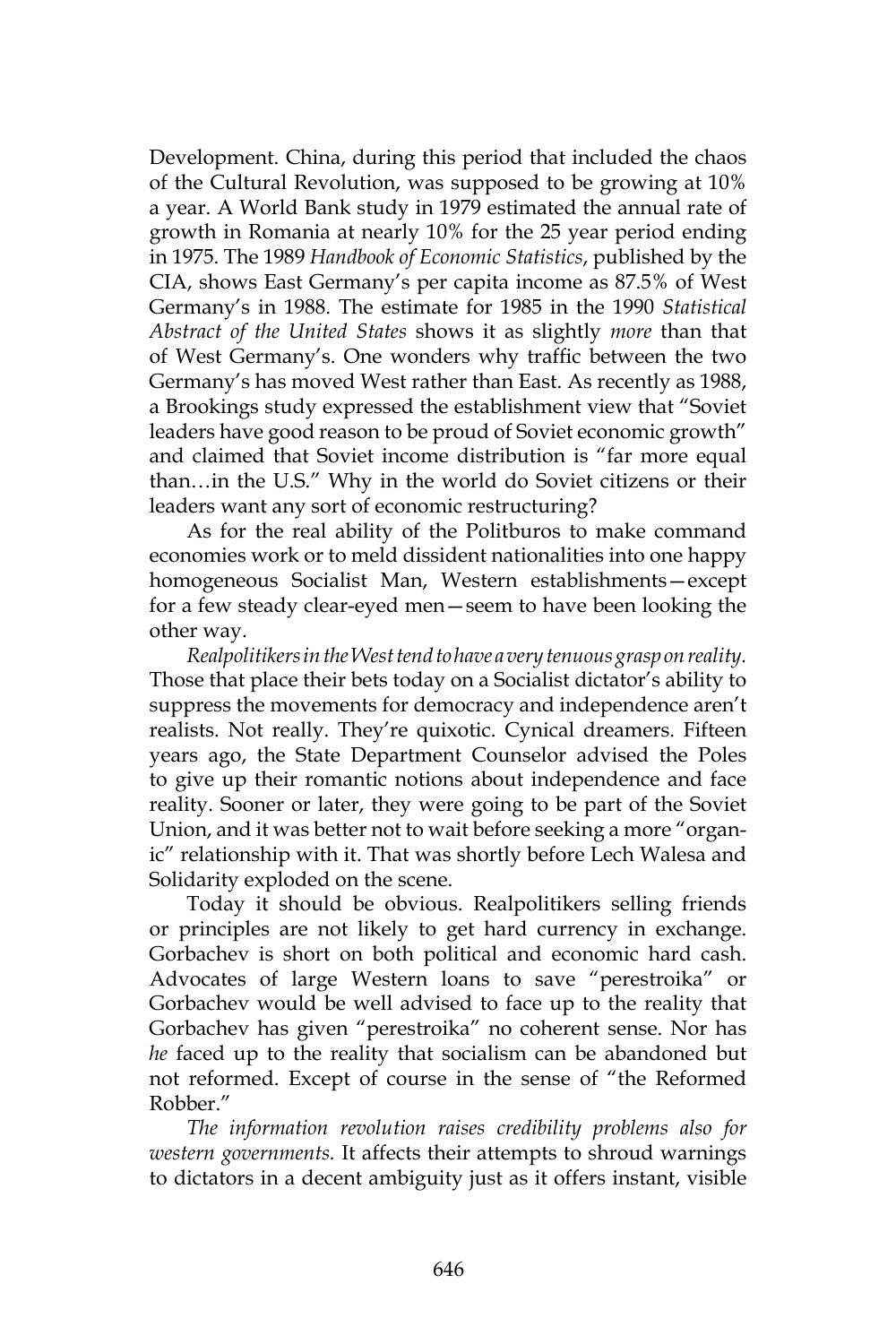refutations of the dictators' descriptions of events. The images of Soviet leaders vowing that they would not use force in Lithuania and of NATO leaders pretending that they believed them and cautioning them to *continue* not to use force shared television screens with images of invaded hospitals in Vilnius with blood on the walls. Western political leaders and Western media talked as if the actual Soviet use of coercion and bloody use of force were only a possibility while it was actually happening. And they continue to talk as if the actual were only hypothetical long after the Soviet government has admitted that it had used force to suppress peaceful demonstrations—as it did in the case of their use of airborne troops and poison gas in Tbilisi, Georgia. When supposed political realists in the West talk of the actual past and present as if they were merely possible, they exorcise reality. They are not realists. They do not inspire confidence about their ability to discern the forces at work that will bound future options realistically. And they encourage Communist leaders not to take warnings seriously, to continue on precisely the course they have publicly urged Communist leaders not to follow.

*A Socialist ruler wanting both dynamic economic growth and to hold colonies captive faces a dilemma today.* The ongoing revolution in microelectronics and in optics has brought us high-speed, high density sensors, and data processing and communications, increased the number of features of a chip by a factor of 100 every ten years so that, in the 1989 state of the art, chips the size of a child's little fingernail contained over a million gates and performed many tens of millions of instructions per second, and have reduced the cost per operation a million-fold in the last thirty years. This revolution has had patent importance for world trade and economic growth. It also has had consequences for political change. And the two are not separable.

It's plain that Gorbachev's economic crisis worsens his nationalities problem, and vice versa. Aside from this obvious unfavorable interaction, the two problems are related, but not in the way visually assumed. Neither these colonies nor the huge size of the Soviet Union are needed to achieve a rapidly growing per capita GDP. Rapid growers like Taiwan, not to say Singapore and Hong Kong, are smaller than the nine million square mile extent of the Soviet Union, and have many fewer than 280 million people. The star economic performance of the small islands of Japan shows that the natural resources of various republics aren't essential either. The key to rapid economic growth has to do with